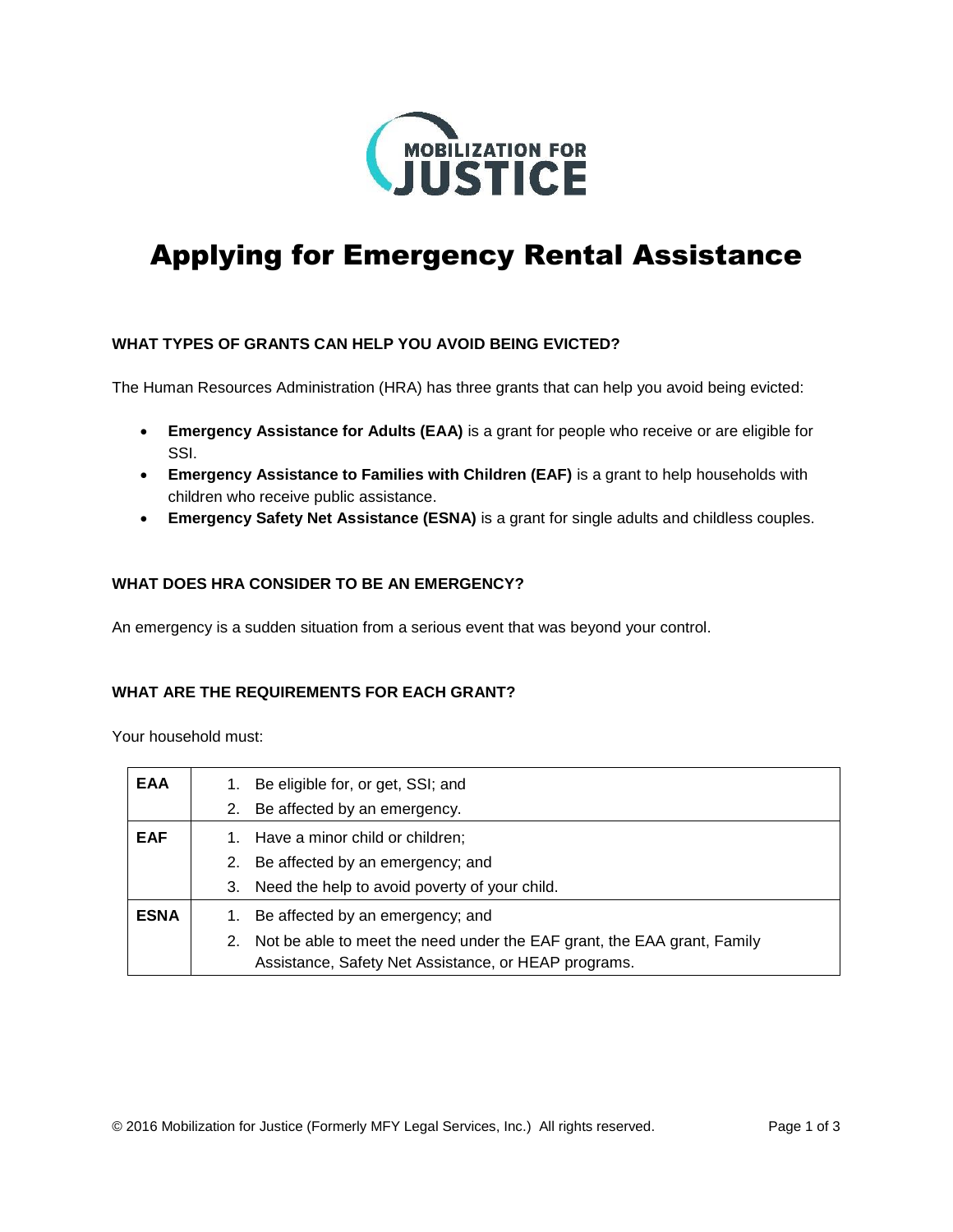## **HOW DOES HRA DECIDE TO PAY RENTAL ARREARS?**

HRA decides to pay rental arrears on a case-by-case basis, considering:

- 1. Your responsibility for the arrears;
- 2. Your need for the help;
- 3. Your ability to pay off some of the arrears by another source like family members, friends, or organizations; and
- 4. Your future ability to pay your rent:
	- $\circ$  You can show future ability by having a third party help pay ongoing rent. The third party has to show that helping you will impoverish them, and they must give HRA papers proving their income and expenses.

## **HOW MUCH MONEY CAN I GET?**

| <b>EAA</b>  | You are limited to four months of rent, once in a 12 month period.              |
|-------------|---------------------------------------------------------------------------------|
| EAF/        | You are limited to a total period of six months of rent, once every five years. |
| <b>ESNA</b> |                                                                                 |

## **WHAT ARE THE INCOME REQUIREMENTS?**

| <b>EAA</b>  | You must be getting SSI benefits or have been approved for SSI benefits.                                                                                                         |
|-------------|----------------------------------------------------------------------------------------------------------------------------------------------------------------------------------|
| <b>EAF</b>  | Your household's gross income must be at or below 200% of the federal poverty level. You<br>can't have resources immediately available to you to help you pay for the emergency. |
| <b>ESNA</b> | Your household's gross income must be at or below 125% of the federal poverty level. You<br>can't have resources immediately available to you to help you pay for the emergency. |

## **IF I AM AN IMMIGRANT CAN I QUALIFY FOR EMERGENCY RENTAL ASSISTANCE?**

Eligibility for emergency rental assistance depends on your immigration status and other factors, including: when you came to the U.S., if your immigration status has changed, your age, and if you have a disability.

As each case is different, please contact us if you have questions before applying for emergency rental assistance for you or for others. Applications can affect your immigration status.

## **HOW CAN I APPLY FOR A GRANT?**